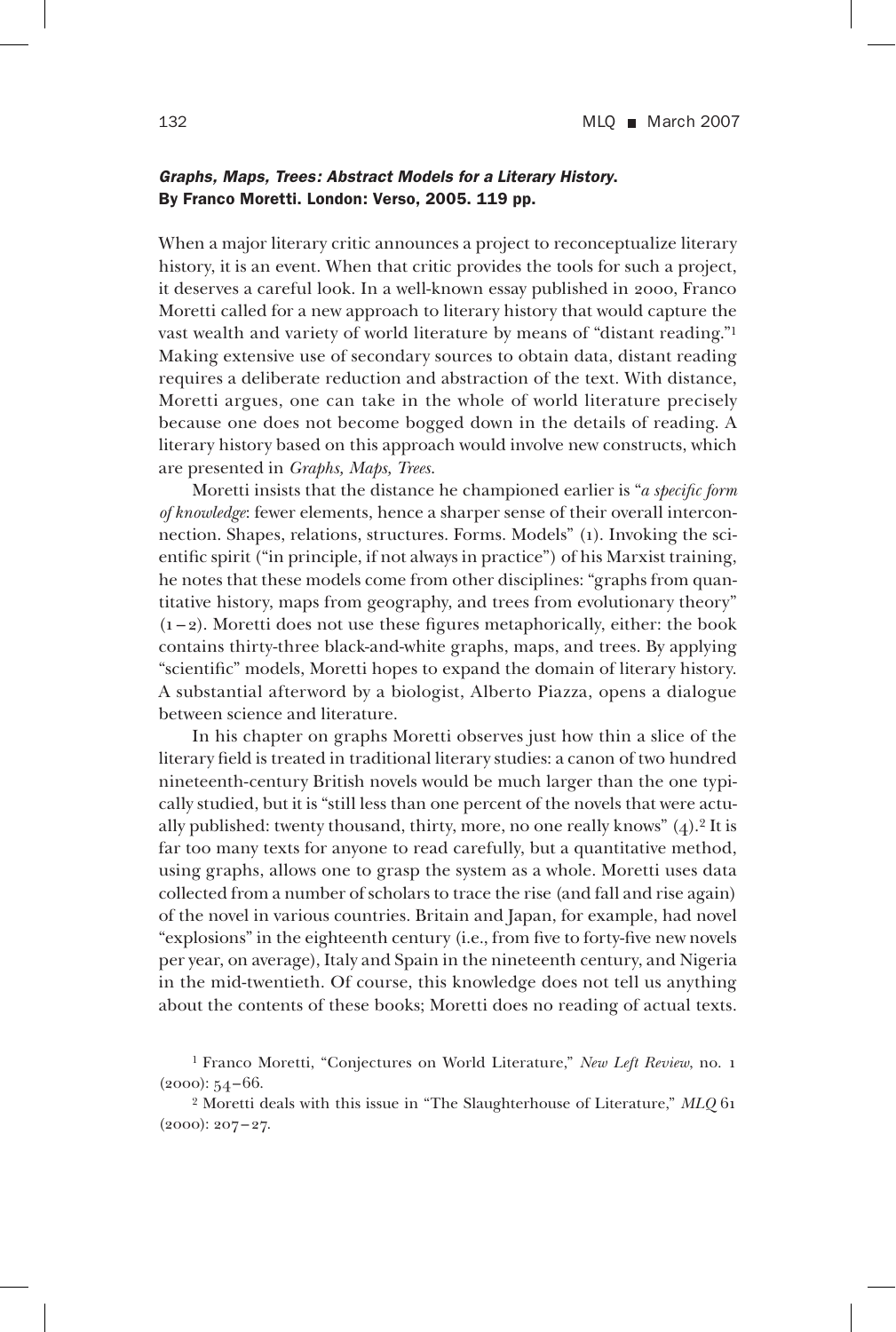## Tally **Review** 133

He is interested in structures rather than details, and he sets about enumerating, listing, and categorizing. He identifies no fewer than forty-four genres among the British novels published between 1740 and 1900, graphing when each rises, flourishes, and declines. This technique raises some interesting questions, but it is more often bewildering. The conclusions seem at best merely plausible, at worst trivial. For instance, while it is reasonable to suggest that the political novel evanesces shortly after the political issues it deals with recede (e.g., anti-Jacobin novels are not relevant by the 1820s), the life span and definition of certain genres is debatable (did the "spy" novel really disappear around 1800?).

The chapter on maps allows for some textual analysis, inasmuch as narrative elements may be extracted from a given text and placed on a map, but it does not approach the level of close reading.3 "What do literary maps do?" Moretti asks. To begin with, they "prepare a text for analysis. You choose a unit—walks, lawsuits, luxury goods, whatever—find its occurrences, place them in space . . . or in other words: you *reduce* the text to a few elements, and *abstract* them from the narrative flow, and construct a new, *artificial* object," like a map (53; ellipses and italics in original). Moretti "maps" the interrelated tales in Mary Mitford's *Our Village* (as well as other British and German village stories), in which the various tales form a kind of solar system, a circular diagram based on distance to and from a central point, the village. By mapping later editions and other tales, Moretti reveals a disintegration of the "natural" village chronotope. As prosy strolls in the countryside give way to travels on the iron rails of modernity, the circular geography of the village story yields to the linear geography of urbanization and the modernizing processes of industrialization and national centralization. By "rearrang[ing] the [narrative's] components in a non-trivial way," Moretti's maps "may bring hidden patterns to the surface" (54). Thus they disclose potential readings of the text and the literary history of which it is a part. But here again, the text itself is not read, or at least not interpreted; the elements are simply extracted from the text and repositioned in a diagram.

The graphs and the maps have charted a changing literary field, the former as a system of genres and the latter as a literary geography of a particular type of space (or chronotope). Both show *that* the field changes, but not *why*. Trees provide a format for tracing the "evolution" of literary forms as texts branch off and become either dead ends for literary history or the representatives of a new genre or subgenre. The fittest survive, where fitness implies adaptation to the narrative form of a discernible genre. Moretti, referring to his method as comparative morphology, views it as the appropriate approach

<sup>3</sup> Moretti has long been interested in literary geography; see, e.g., *Atlas of the European Novel, 1800–1900* (London: Verso, 1998).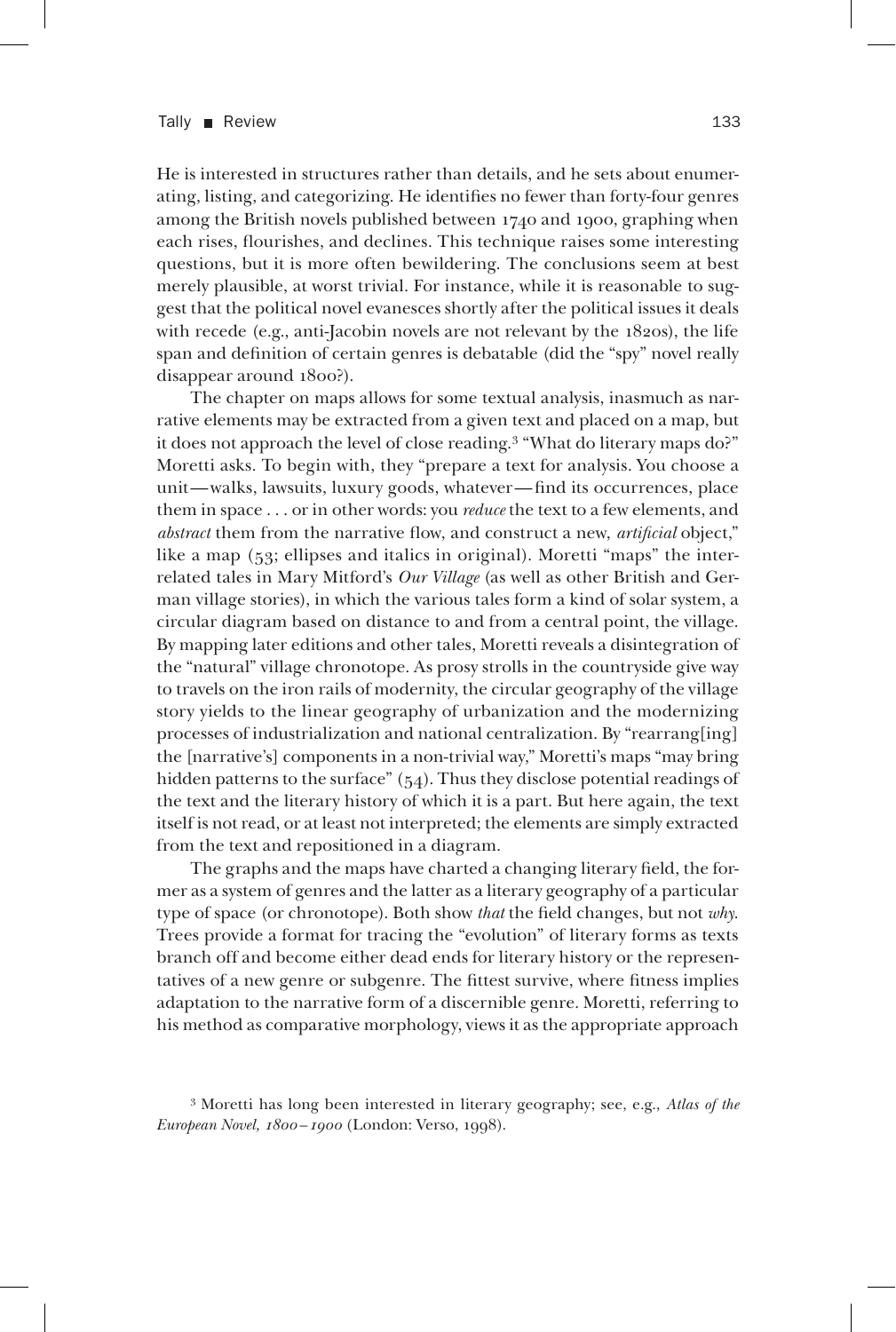for the study of world literature: "Take a form, follow it from space to space, and study the reasons for its transformations" (90). The trait studied is both smaller than the text (e.g., the use of clues in detective tales) and larger (inasmuch as the trait transcends various texts to typify a genre). The tree, displaying divergence of literary forms in literary history, can be used to help answer some of the questions posed in the chapter on graphs. For example, a particular genre "dies off" when it lacks a necessary trait. As in biological evolution, it is not always clear in advance what will survive (e.g., Arthur Conan Doyle's rivals certainly would have liked to produce works sharing the Sherlock Holmes tales' popularity and canonicity). The tree, then, helps explain something that the graph cannot: "Whereas graphs abolish all qualitative difference among their data [i.e., *Pride and Prejudice* appears at the same dot next to 1813 as all the other novels published that year], trees try to *articulate* that difference" (77) by distinguishing which characteristic leads a text to "survival," continued readership or canonicity.

Each of these models deals with a different section of the literary field, but the movement of *Graphs, Maps, Trees* is from the broad to the microscopic. That is, graphs diagram "the system of novelistic genres as a whole," whereas maps diagram the life span of "a specific chronotope" and trees the "micro-level of stylistic mutations" (91). Thus each model has its own field and function, but Moretti notes that they have something important in common: "They share a clear preference for explanation over interpretation," specifically "the explanation of general structures over the interpretation of individual texts" (91). Moretti's point is not to perform new readings of the texts he discusses; rather, he uses his abstract models to define the "patterns that are their necessary preconditions" (91).

This is my primary objection to the project of *Graphs, Maps, Trees*. By relying heavily on secondary resources, objective bibliographic data, and cursory readings to extract the relevant "trait," the literary historian will overlook, or deliberately elide, the particulars that make the study of literature critical. The practice leads to, and even encourages, generalizations that critics would normally eschew. It may be interesting to argue, for example, that "nautical novels disappear in the mid-nineteenth century because the industrial novel now occupies its former morpho-space," but this is not a conclusion based on facts easily agreed on by all, and it certainly says nothing about *Moby-Dick*.4

<sup>4</sup> To his discussion of graphs Moretti appends "A Note on the Taxonomy of the Forms"  $(31-33)$ , in which he lists his sources for establishing his forty-four novelistic genres and the life span of each. The note highlights the general problem of defining genres themselves, not to mention the problem of overlapping genres in a single work. After all, what kind of novel is *Moby-Dick*? A nautical tale? A romance? Acknowledging the limitations of traditional genres, Moretti has previously called it a "modern epic" (see *Modern Epic: The World-System from Goethe to García Márquez* [London: Verso, 1996]).